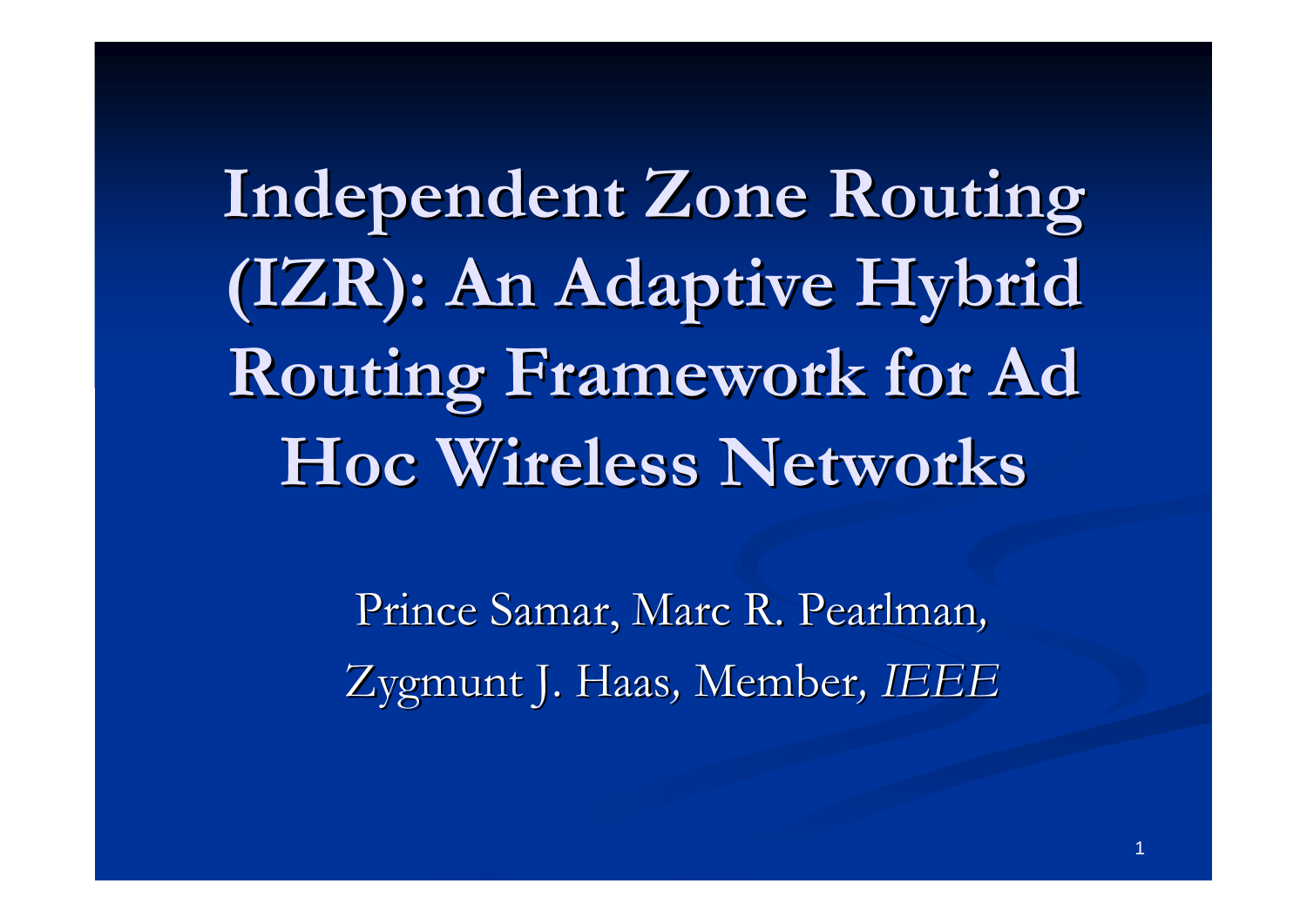## **OUTLINE OUTLINE**

#### **INTRODUCTION**

#### **EXCONE ROUTING FRAMEWORK**

#### **I** IZR

**PERFORMANCE EVALUATION** 

#### **CONCLUSION**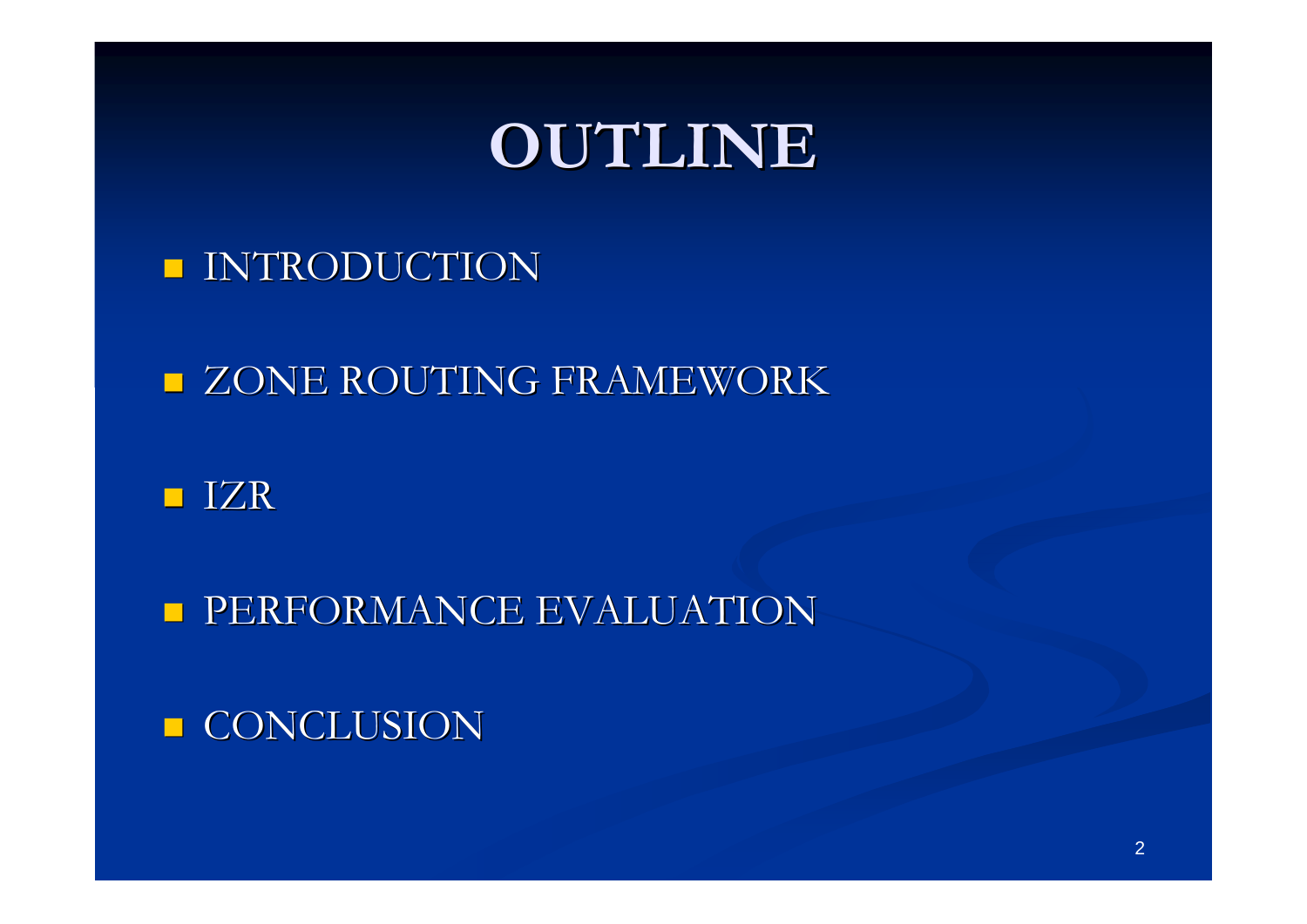# **INTRODUCTION**

- For the case of a two-protocol framework, protocol A would operate locally, while the operation of protocol B would be global.
- П As the scope of protocol A is increased, more information becomes available to protocol B, thereby reducing the overhead produced by protocol B.

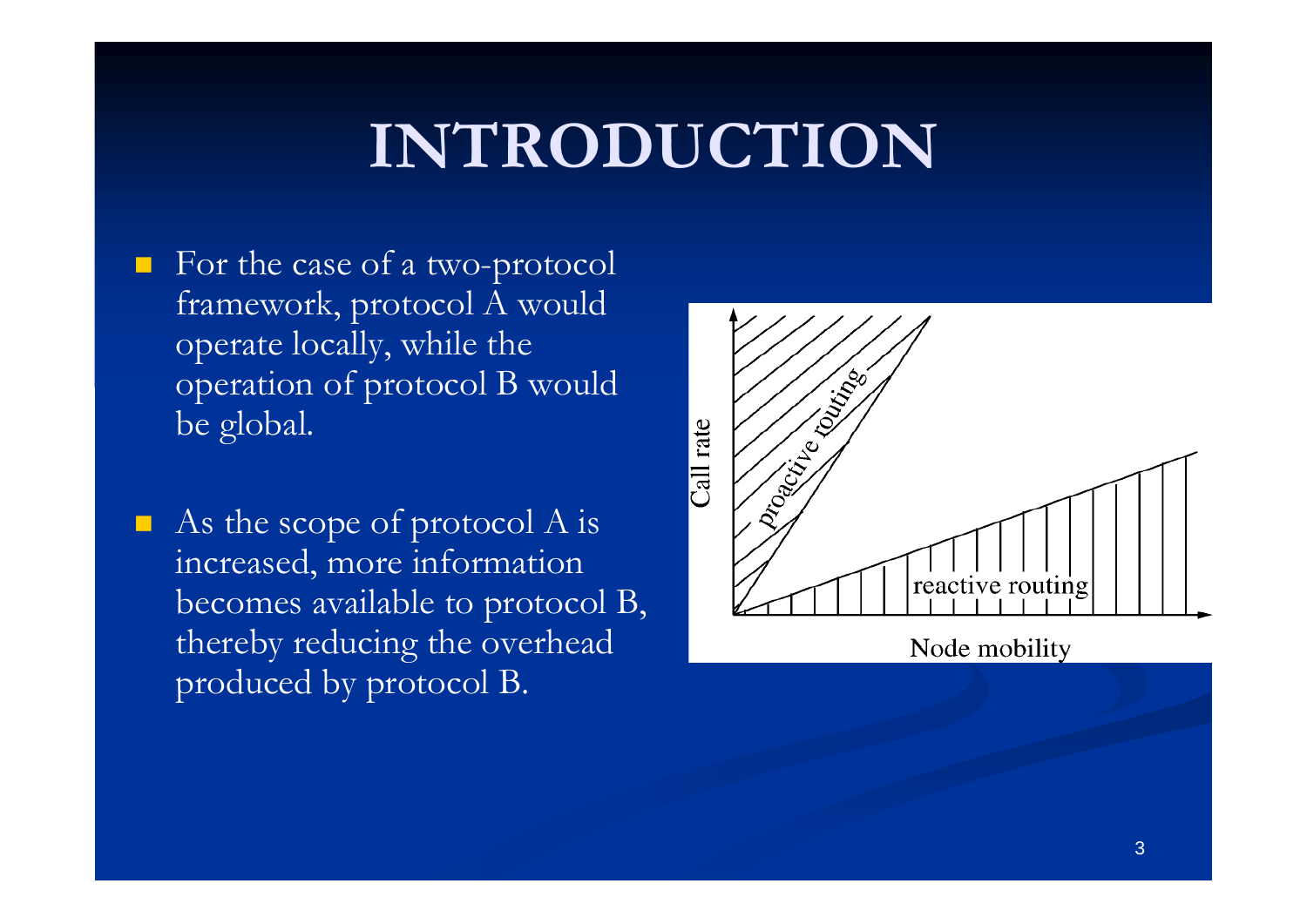## **INTRODUCTION**

**Having independently sized routing zones** capability would allow nodes to automatically configure their optimal zone radii, thus making the framework truly flexible.

IZR would not only reduce the routing overhead, but would be responsive to the needs of the network traffic as well.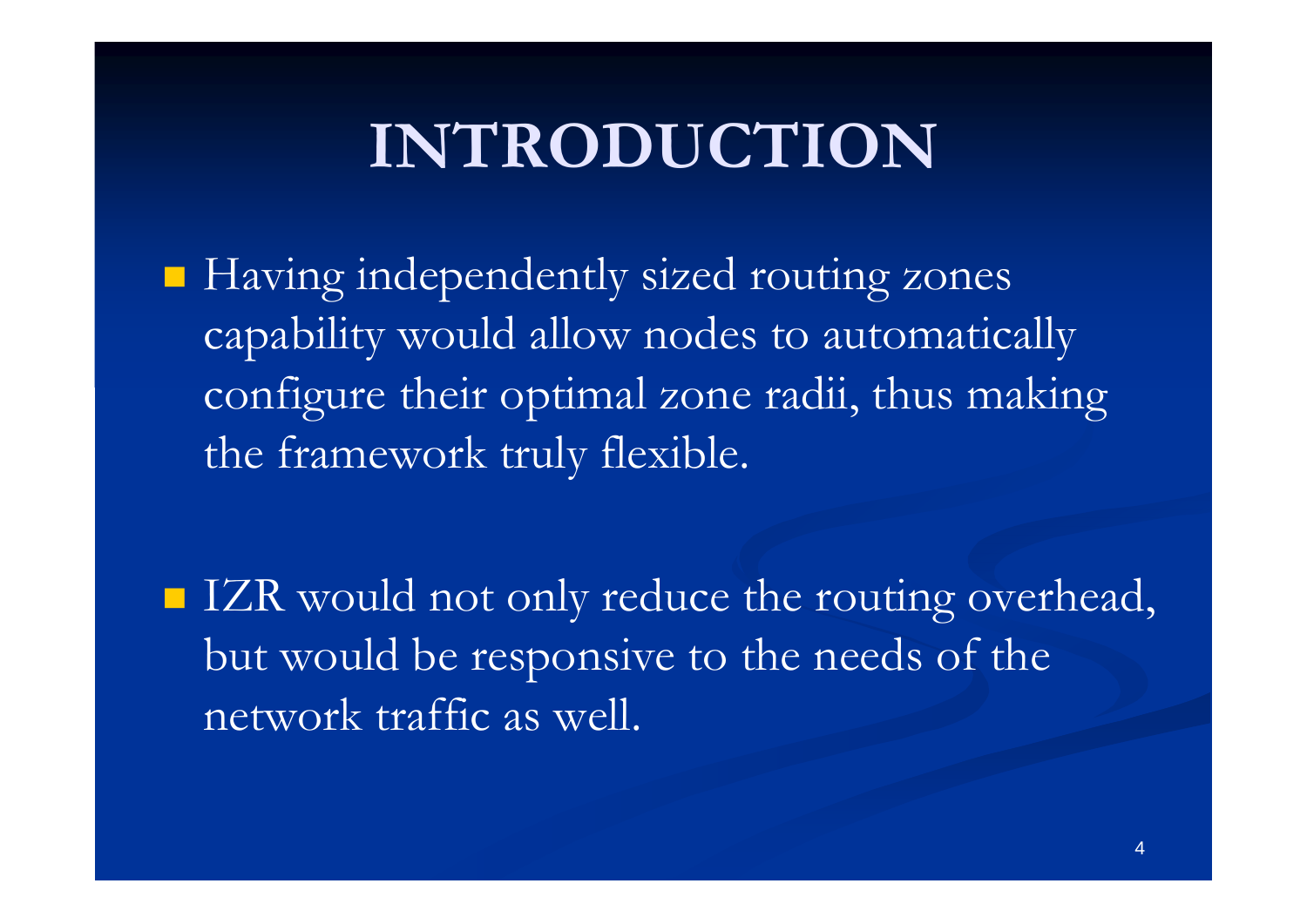# ZONE ROUTING FRAMEWORK

**IARP** (intra-zone routing protocol)

- $\blacksquare$  Neighbor discovery by periodic broadcasting of HELLO beacons. HELLO beacons.
- $\blacksquare$  Each node periodically broadcasts its link state for a depth of R hops.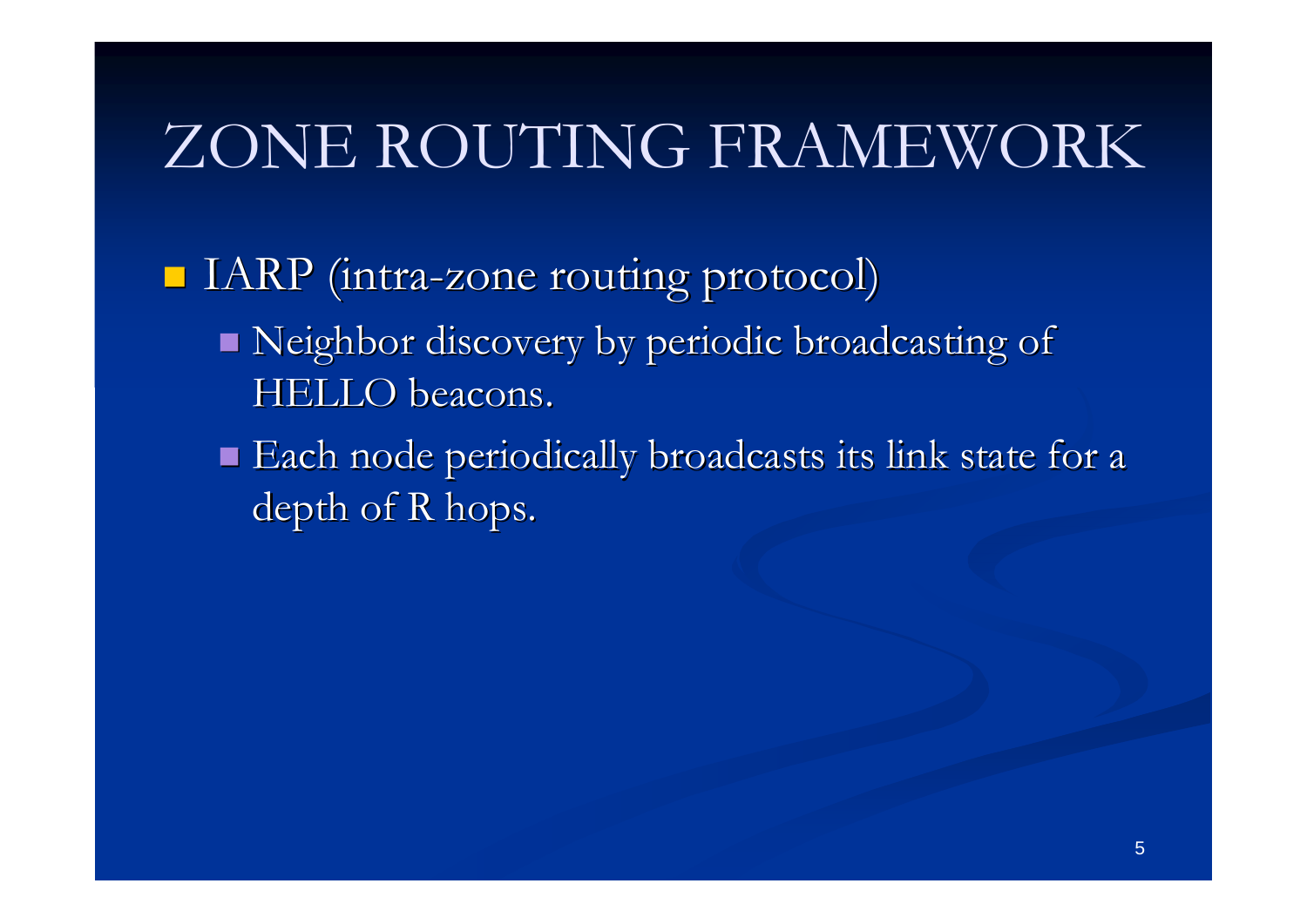# ZONE ROUTING FRAMEWORK

**IERP** (inter-zone routing protocol)

- **Using bordercasting to discover routes.**
- $\blacksquare$  Bordercasting can exploit the IARP information to direct query the peripheral nodes.

■ A covered node is defined as one that belongs to the routing zone of a node that has received a route query.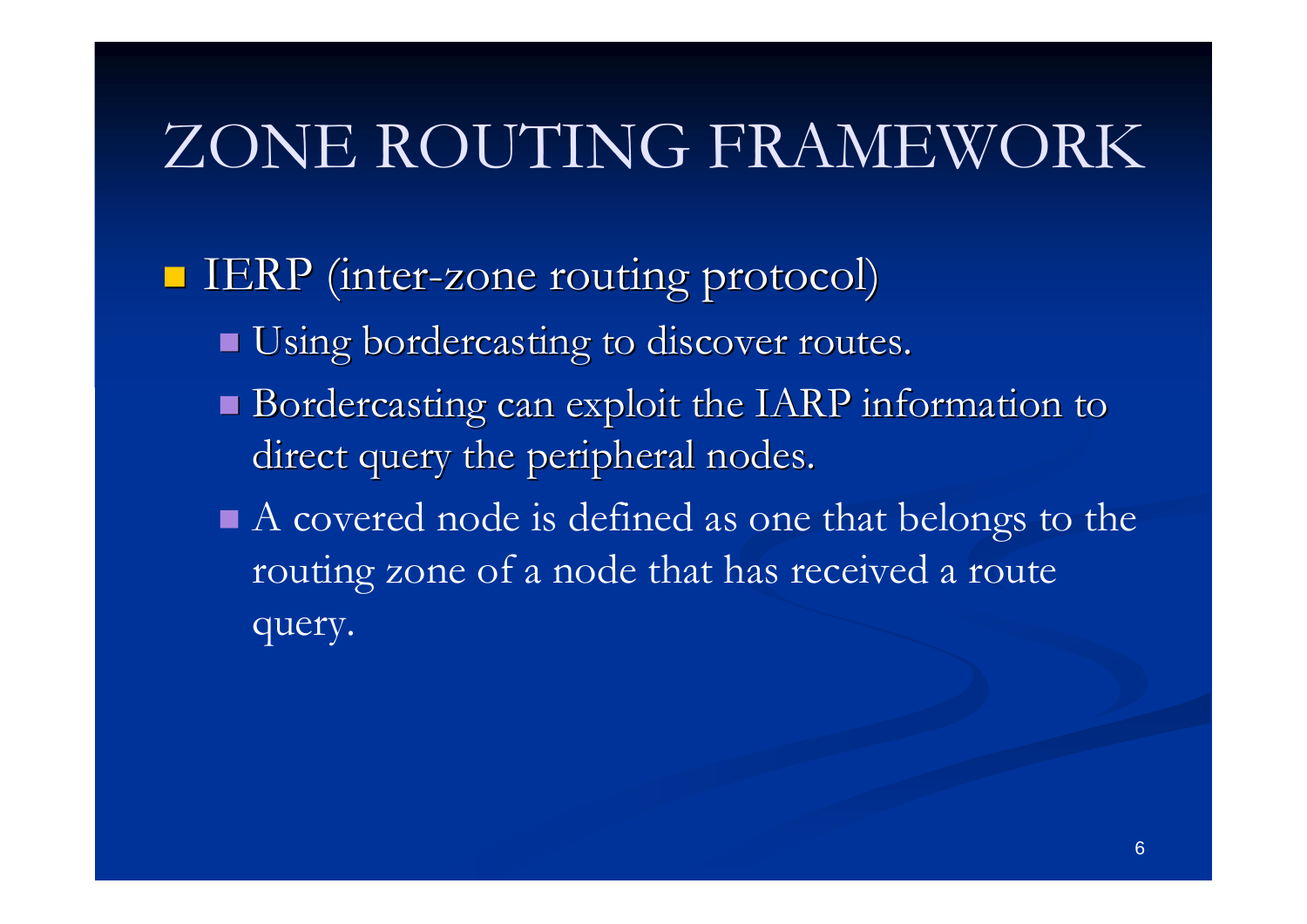### **Routing zone or Receive Zone: Routing zone or Receive Zone:**

■ The neighborhood around each node about which a node proactively maintains routing information is called its routing zone.

#### **Send Zone: Send Zone:**

A node is expected to broadcast proactive updates to the members of its send zone.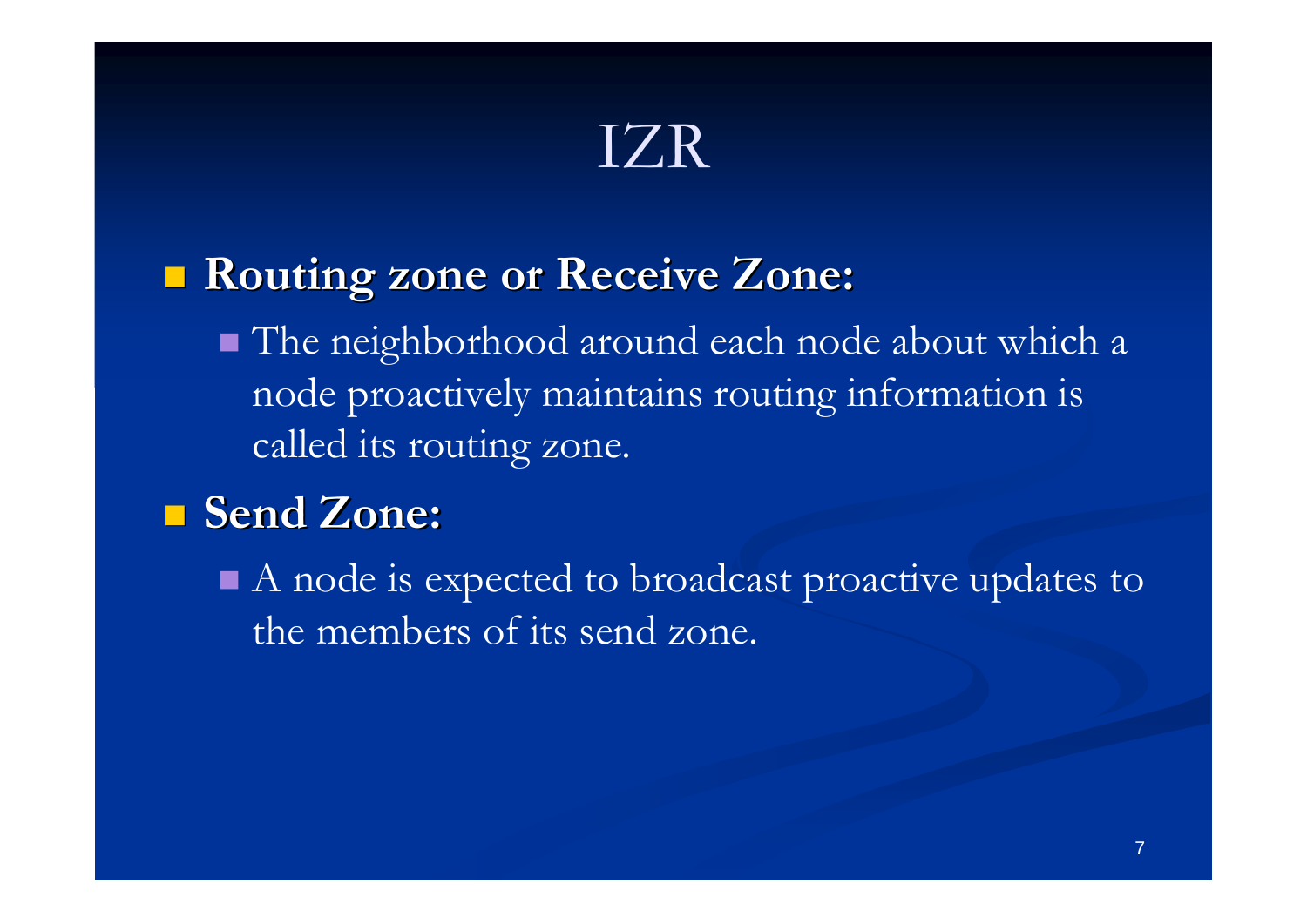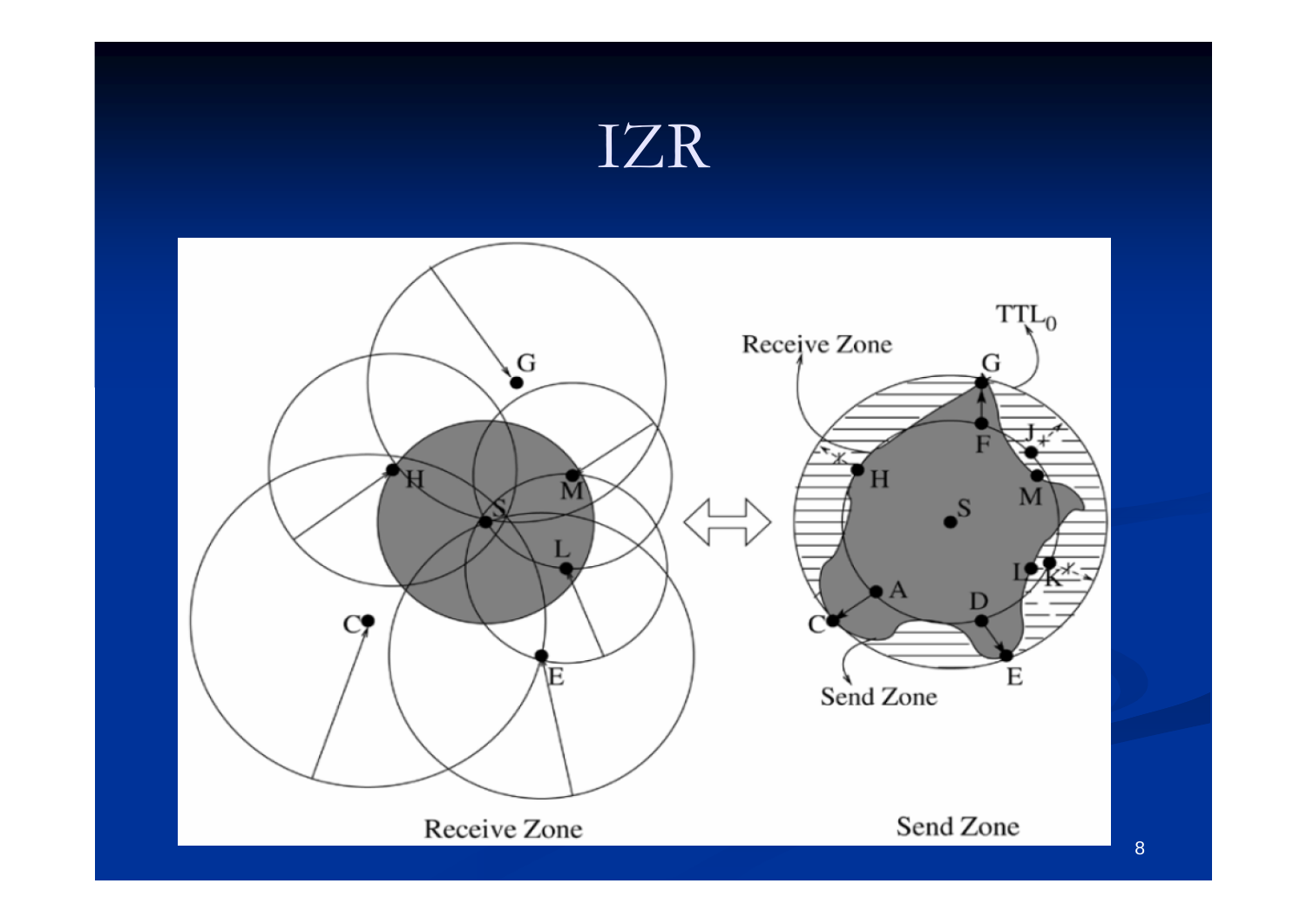## IZRIARP

- $\blacksquare$  Nodes S, C, E, L, M, G, H broadcast their zonebuilding packets to their routing zone members.
- Each node will receive a zone building packet from all those nodes to whose routing zone it belongs.
- p.  $\blacksquare$  Thus, C, E, L, M, G and H belong to S's send zone.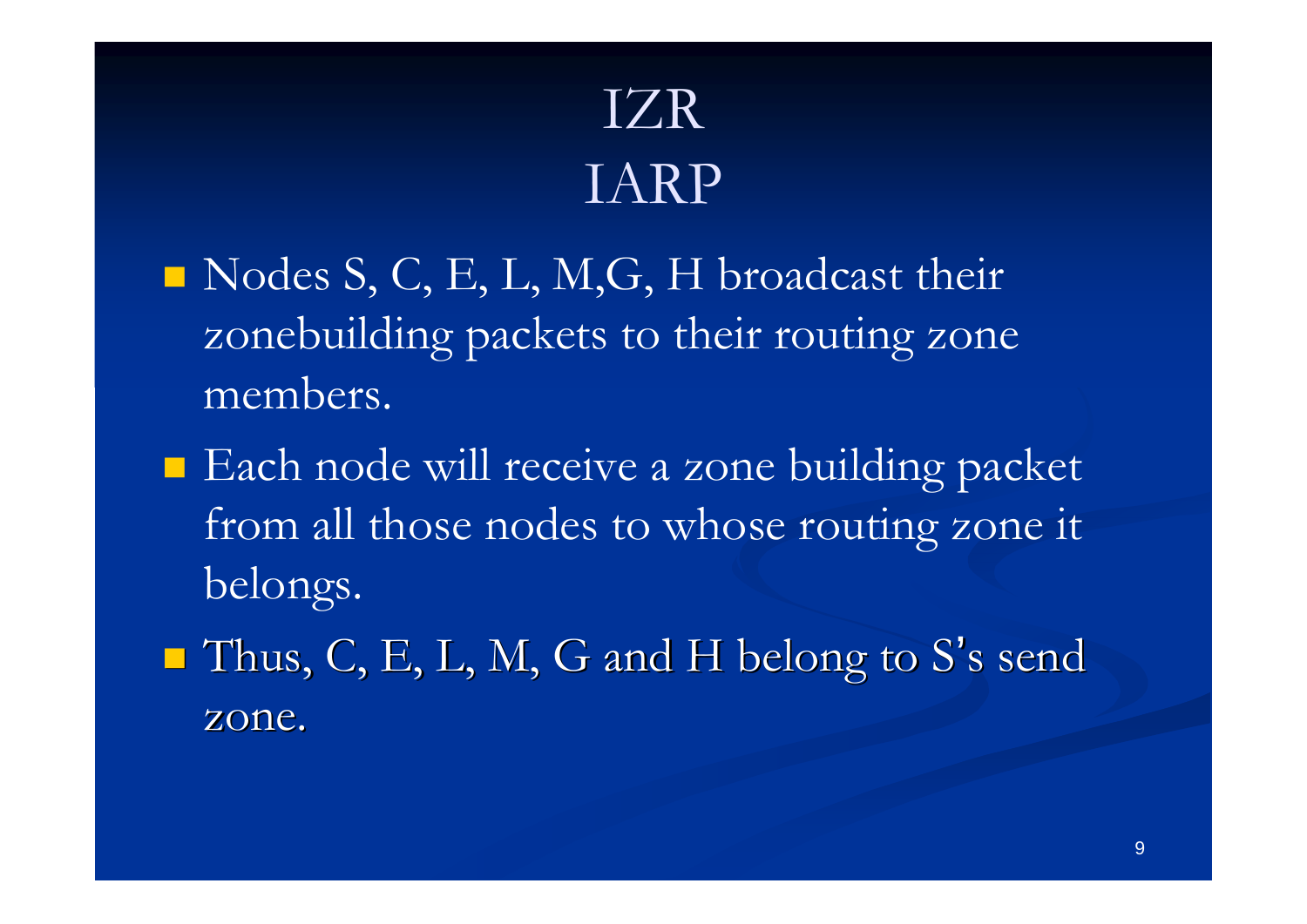## IZRIARP

- In order to reduce the overhead, node A maintains information about  $C$ ,  $D$  about  $E$ , and  $F$  about  $G$ .
- $\blacksquare$  A node A maintain a list of all nodes for whom it serves as a peripheral node.
	- $\blacksquare$  For each node S in this list, A maintains another list which consists of all nodes C.



Receive Zone

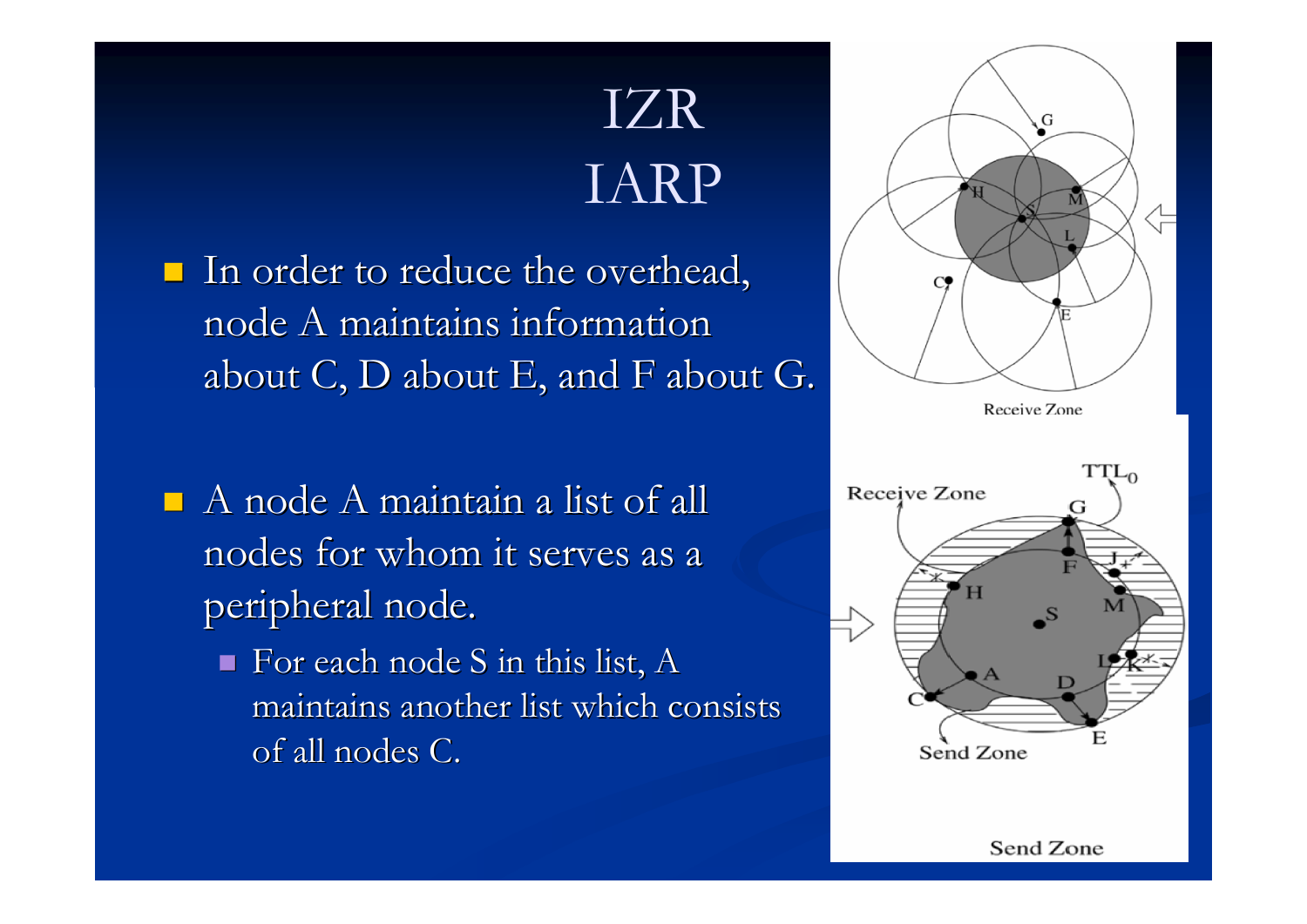**route duety**<br>Source node constructs the bordercast tree to **uncovered peripheral nodes.**

**S chooses rebordercasting nodes corresponding to each of its uncovered peripheral nodes.**

**S then sends the query packet to each of these rebordercasting nodes via the forwarding nodes, if any.**

**The rebordercasting nodes, on receiving the query packet, become bordercasting nodes and go back to step 1.**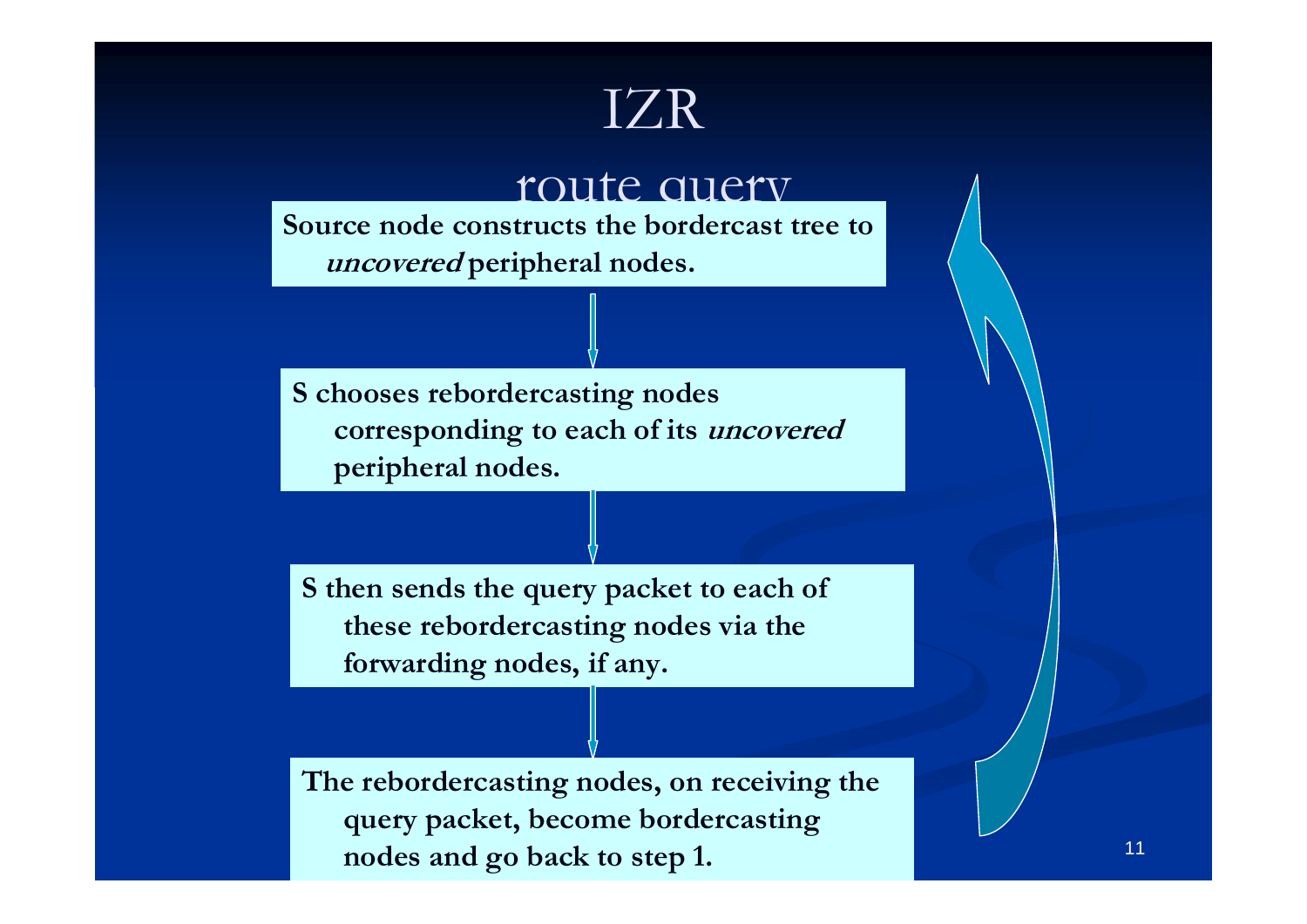## IZR route query



■ This mechanism ensures that the query always gets bordercasted by nodes whose routing zones cover newer regions of network.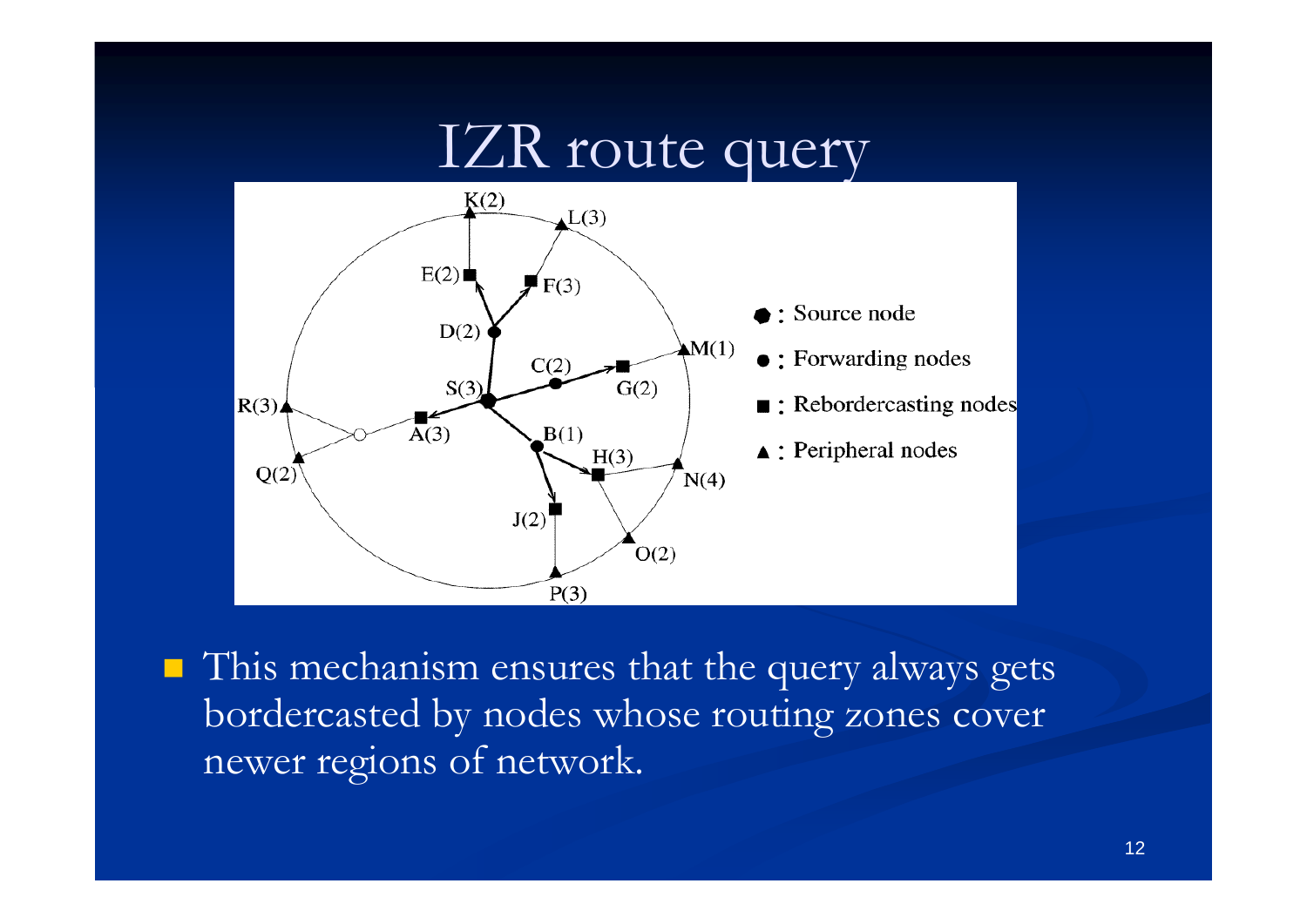## optimal zone radius

■ A hybrid of *Min Searching* and *Adaptive Traffic Estimation* schemes is used to dynamically configure the optimal zone radius.



(a) Min Searching. (b) Adaptive Traffic Estimation. Fig.  $6$ .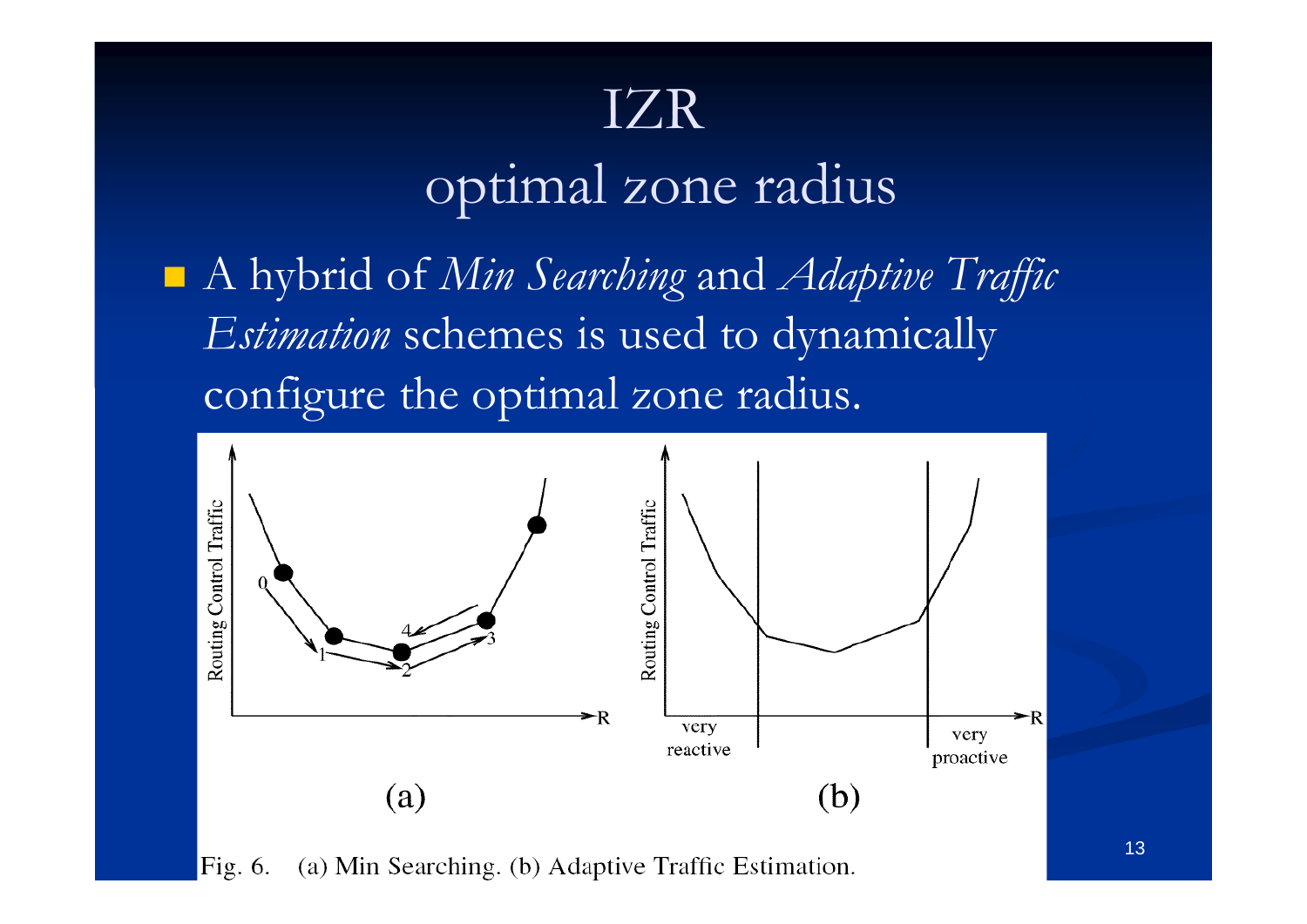## optimal zone radius

#### $\blacksquare$  **Min seatching:**

**D**uring each estimation interval, the amount of routing control traffic passing through the node is measured and find the min control traffic of local network.

#### **Adaptive Traffic Estimation:**

 The Adaptive Traffic Estimation scheme tries to track the optimal zone radius by iteratively increasing or decreasing the zone radius.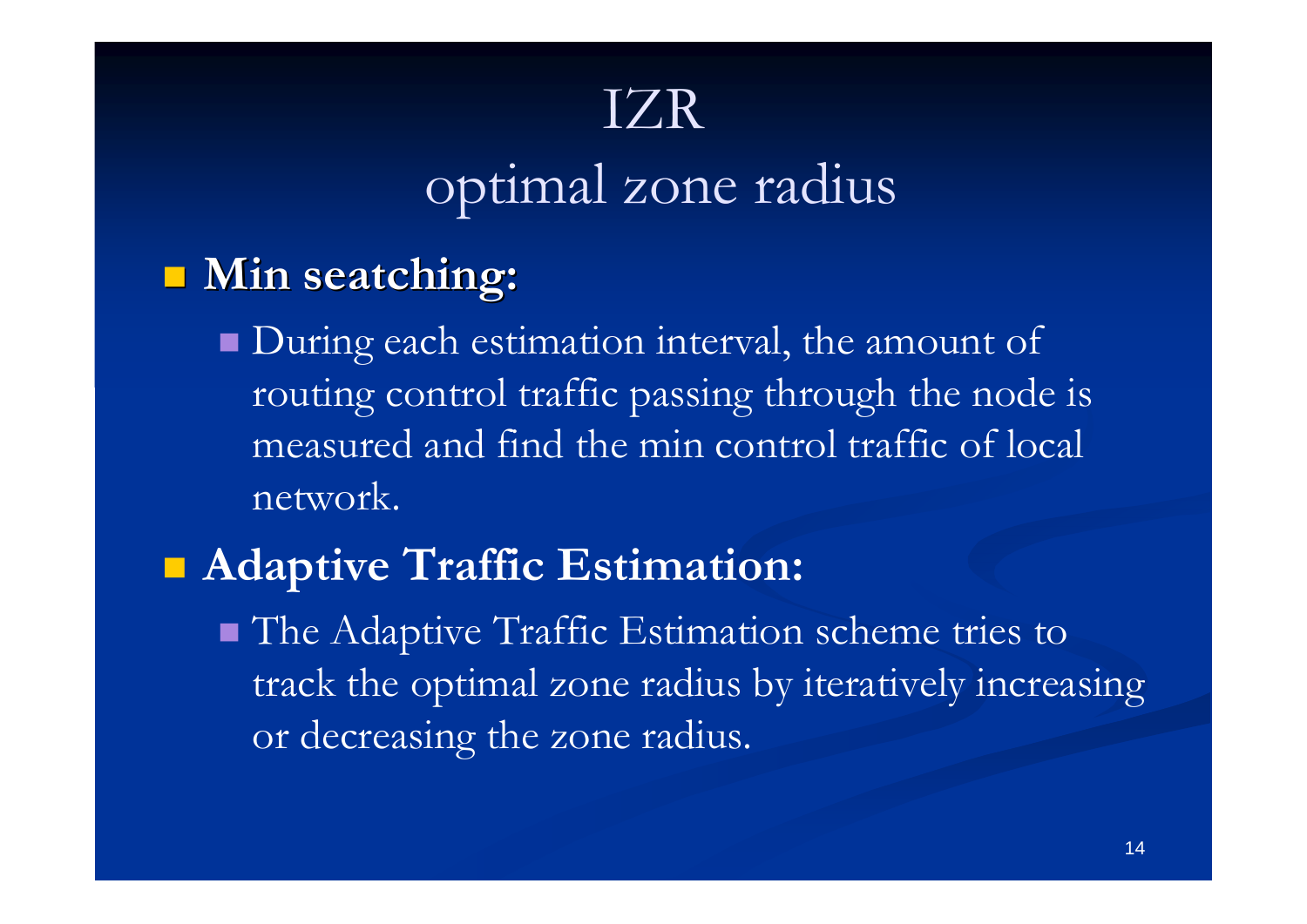## optimal zone radius

- **Service Service Adaptive Traffic Estimation:**
	- **Define:**
		- Γ**(R) = traffic of IERP / traffic of IARP**
		- *Γthres* = *Γ(R)* of optimal zone radius.
	- We define a parameter, H, to reduce the frequency of radius update.
		- if  $\Gamma(R)$  >  $\Gamma$  thres  $*$  H, then radius is increased.

■ if  $\Gamma(R)$  <  $\Gamma$  thres  $/H$ , then radius is decreased.

■ Due to the useful information provided by the Min Searching scheme, it may be beneficial to occasionally switch to Min Searching.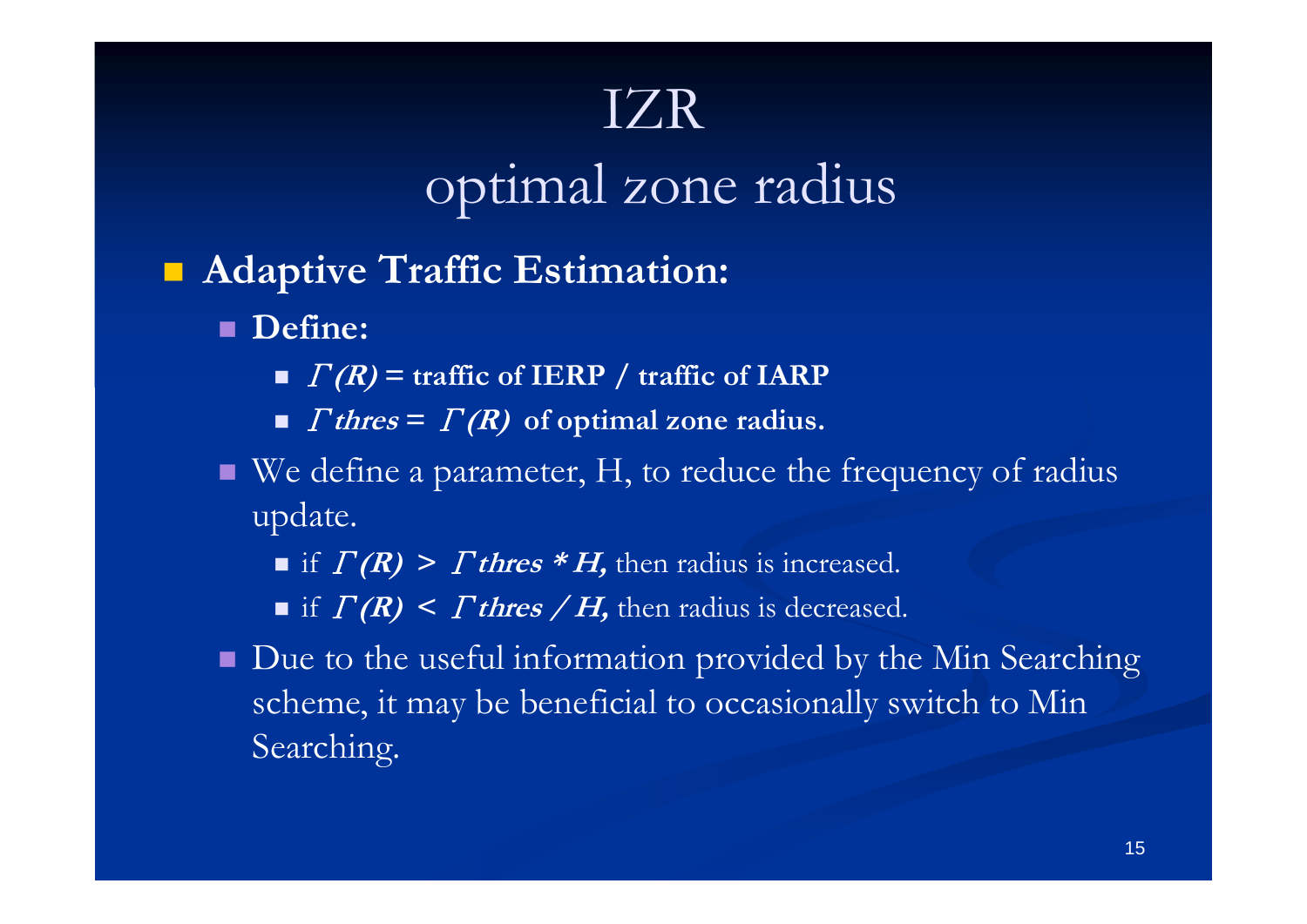#### **Service Service** Simulation:

- Neighbor discover is based of *HELLO* beacons transmitted at random intervals of mean *Tbeacon*. If a new beacon fails to .  $\ar{rive within\ }2^\ast\ The\ }$  and  $\ar{r|s}$  ink failure is reported.
- $\blacksquare$  100 nodes in an area of 1300 \* 1300 meter  $^2$ .
- 16 packet per second where each packet is 1000 bits.
- $\blacksquare$  IARP traffic is changes in link status detect by a node.
- $\blacksquare$  IERP traffic is initial route query and subsequent queries due to reported route failures.
- $\blacksquare$  Control traffic is based on number of control packet.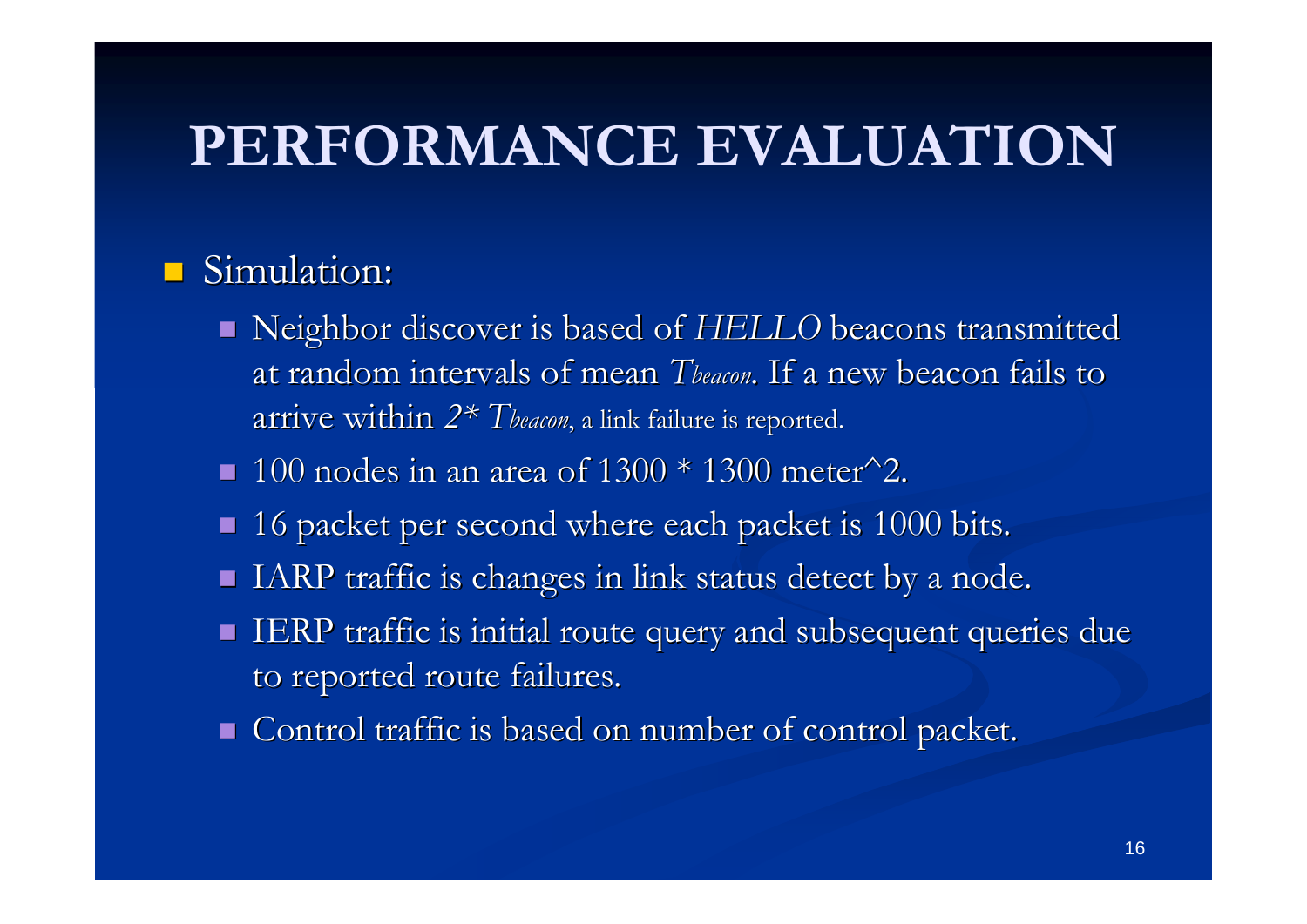- **T** Total routing overhead for IZR as compared to the different zone radii settings<br>of ZRP.<br>Set I: of ZRP.
- Set I:
	- $\blacksquare$  Speed = 1 m/s
	- $\blacksquare$  Mean session interarrival  $delay = 5 sec$
- $\blacksquare$  Set II:
	- $\blacksquare$  Speed = 10 m/s
	- $\blacksquare$  MSID = 25 sec
- $\blacksquare$  H = 12

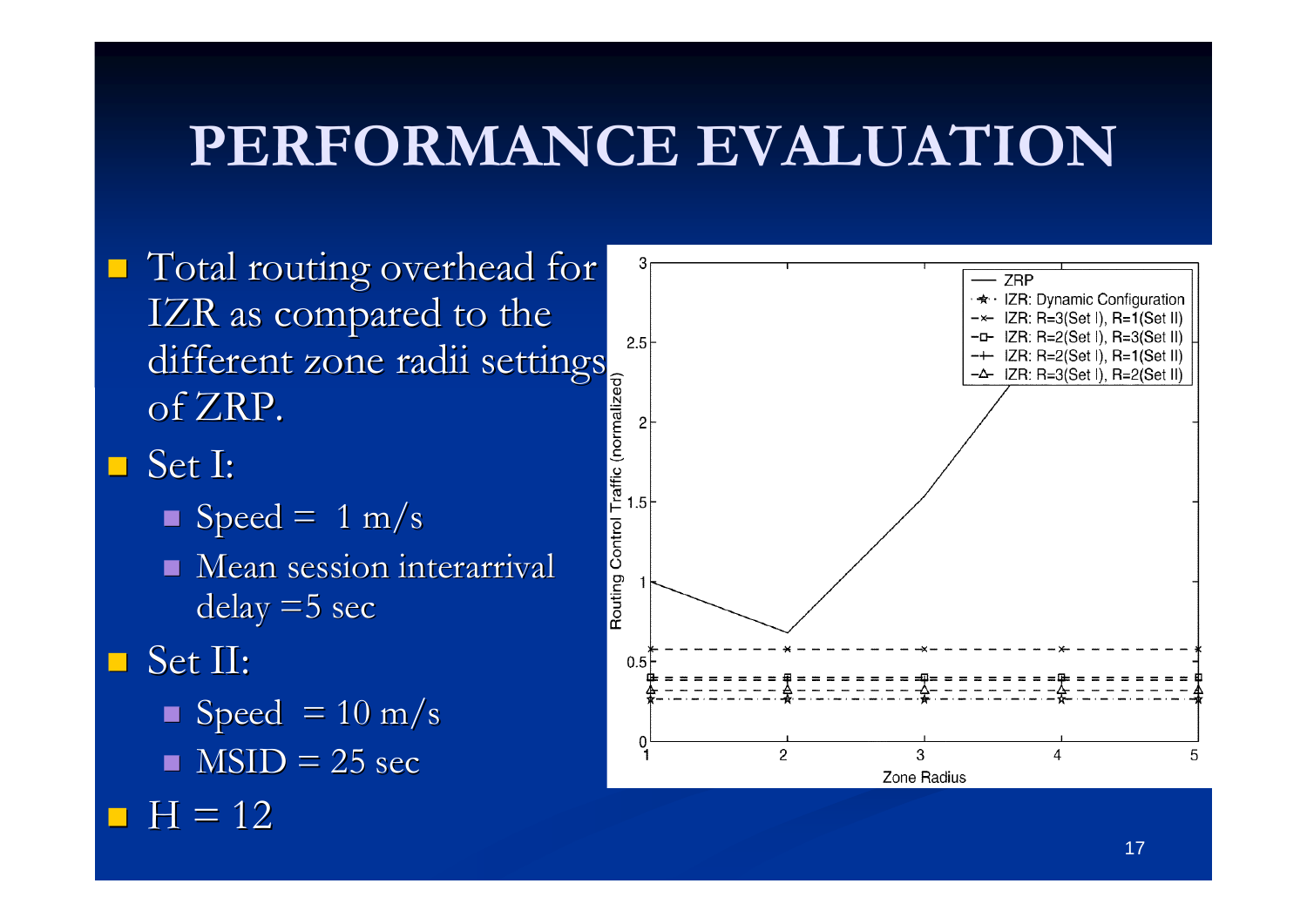$\blacksquare$  Simulation:  $\blacksquare$  Speed:  $0.5\ \mathrm{m/s}$  $\blacksquare$  MSID 3s  $\blacksquare$  After 205s  $\blacksquare$  Speed: 15s  $\blacksquare$  MSID 200s



Fig. Average zone radius of the nodes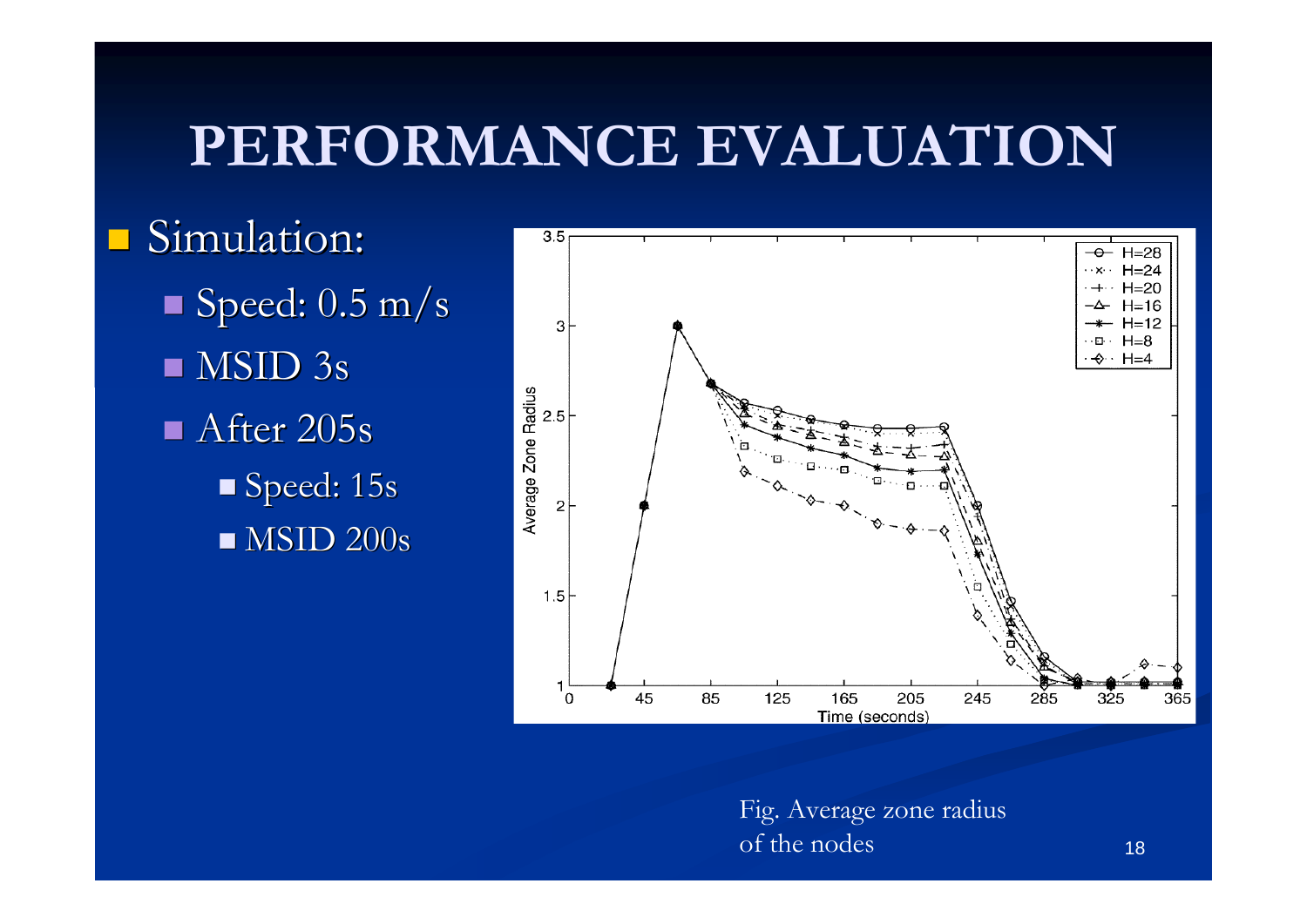$\blacksquare$  After 205s, the traffic is increased because of the change.  $\blacksquare$  The adaptive traffic estimation algorithm soon finds the new optimal zone radius.

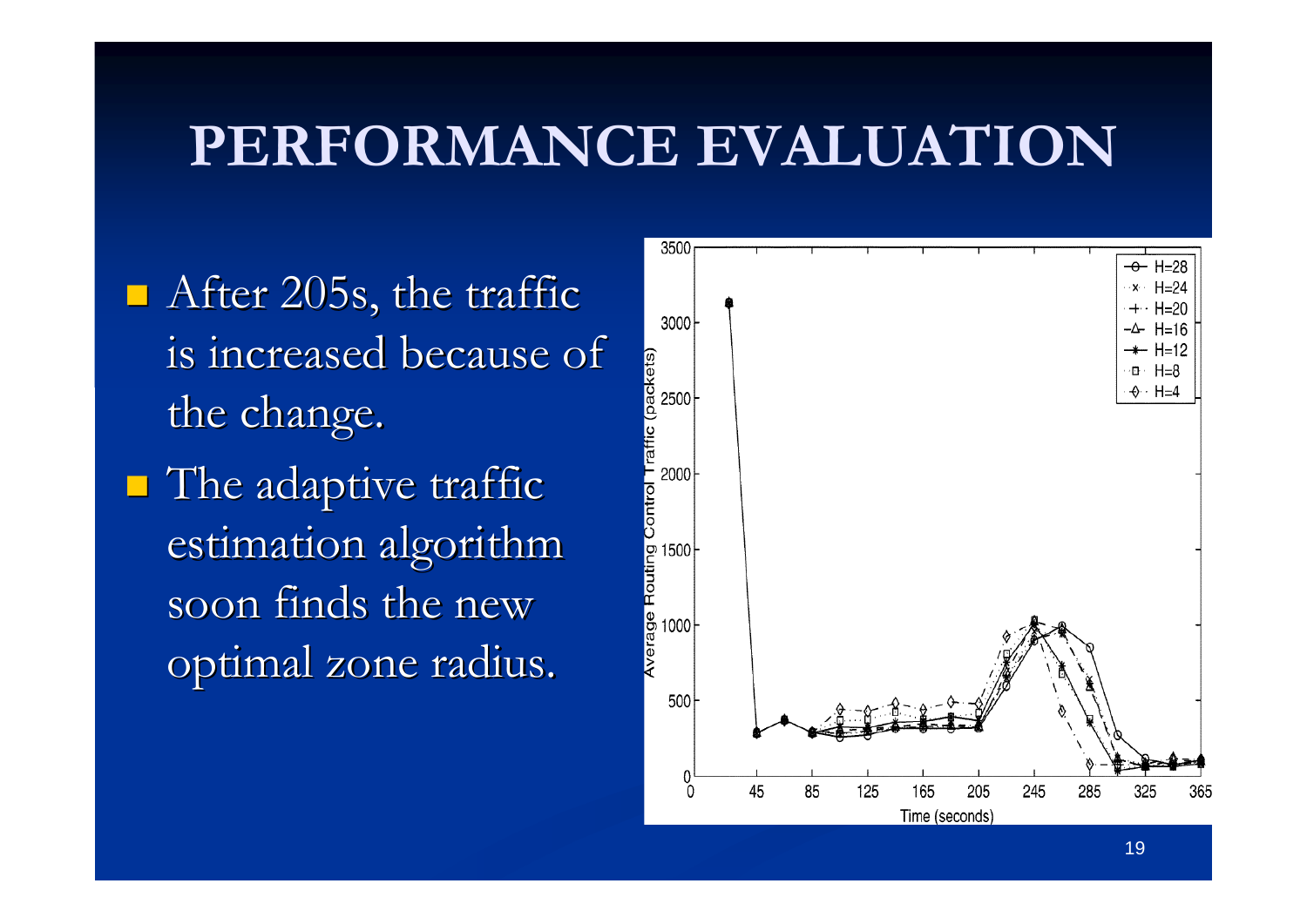$\blacksquare$  The values are normalized to the mean route discover delay for the Zone mean route discover<br>delay for the Zone<br>Routing Protocol at its<br>optimal configuration optimal configuration  $(radius=2).$ 

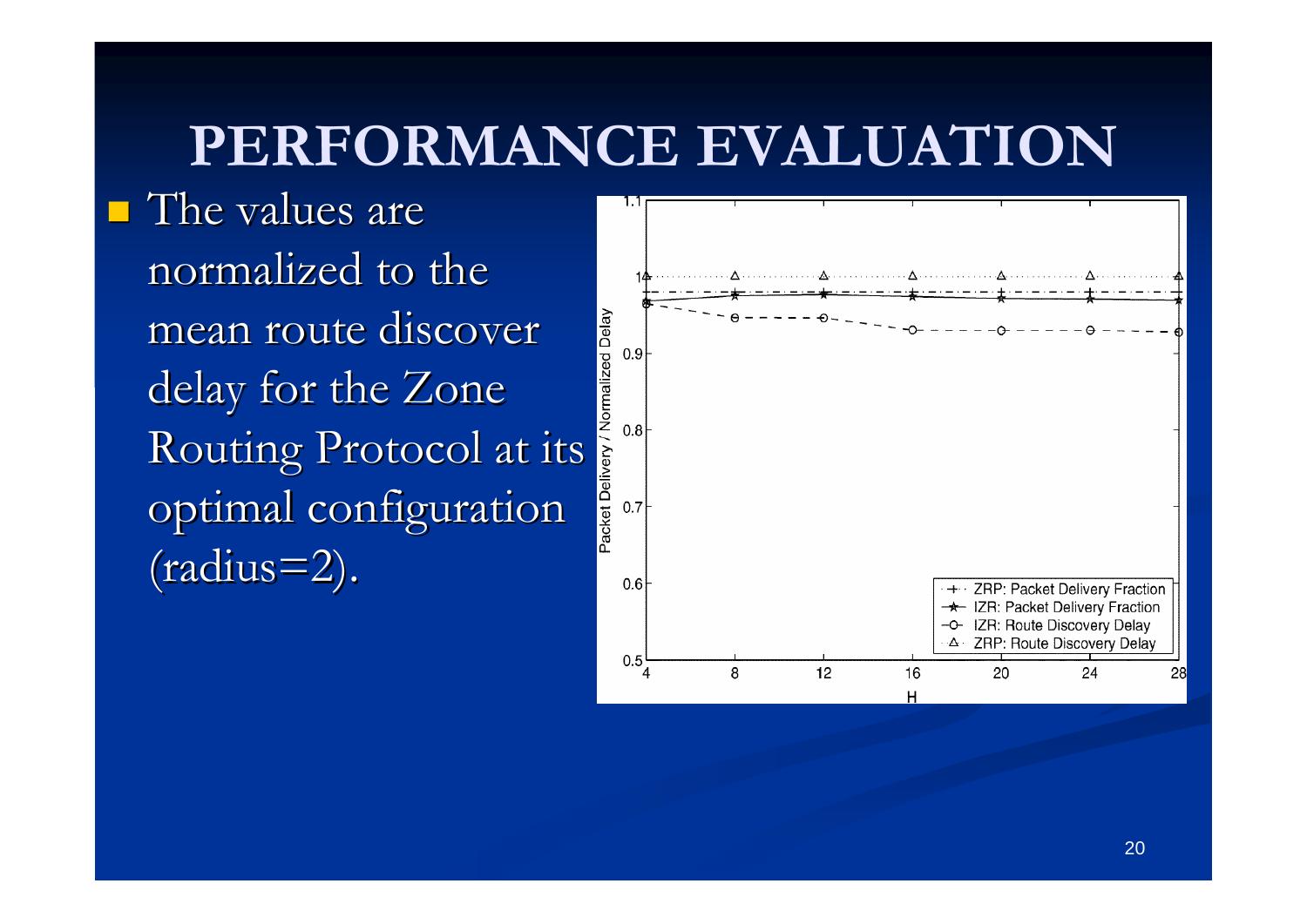## **CONCLUSION CONCLUSION**

Hybrid protocol can provide a mount of benefits like ZRP and adaptive protocols can improve it.

■ IZR provides a flexible solution to the challenge of discovering and maintaining routes in ad hoc networking environments, by adapting the balance of proactive and reactive routing.